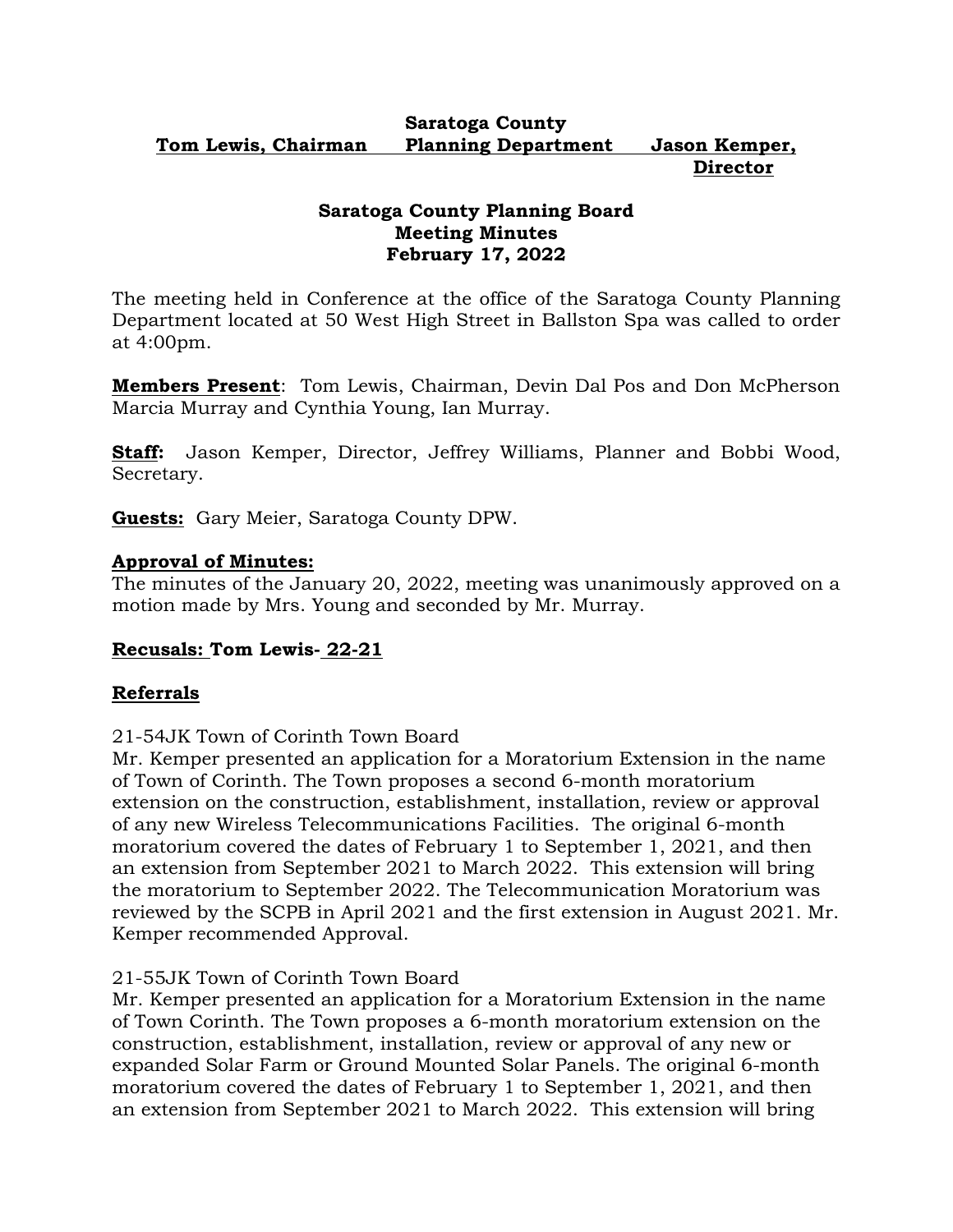the moratorium to September 2022. The Solar Moratorium was reviewed by the SCPB in April 2021 and the first extension in August 2021. Mr. Kemper recommended approval.

## 22-12JW Town of Moreau Town Board

Mr. Williams presented an application for Legislative Zoning Map & Text Amendment in the name of Town of Moreau. A proposed zoning adjustment for six existing parcels fronting along Rt 9 between Jacobie Rd and Merritt Rd that currently has split zoning of C-3 and R-1. The proposed amendment will create C-3 zoning totally for all six targeted lots. Located on US RT 9. Mr. Williams recommended Approval.

## 22-13JW City of Saratoga Springs Zoning Board

Mr. Williams presented an application for the City of Saratoga Springs a Use Variance in the name of 212 Lake Use Variance. A proposed early childhood private school to be operated out of the former Waldorf School building that is in the City's UR-3 zone. Located on Lake Avenue/US Rt 29 (East Side Recreation Park). Mr. Williams recommended No Significant County Wide or Inter Community Impact.

# 22-14JW Town of Greenfield Zoning Board of Appeals

Mr. Williams presented an application for the Town of Greenfield a Area Variance and Special Use Permit in the name of 355 Grange Road LLC. A proposed construction of (2) 8-unit apartment buildings with (4) four-stall parking carports on a 6.21-acre parcel. The Town's MDR-1 zone allows multifamily uses through special use permit with the allowance of 1.5 dwelling units per acres. This project proposes 16 dwelling units which, per Town Code, 24 acres would be needed to conform. Located on Grange Road (Town of Corinth owned property). Mr. Williams recommended No Significant County Wide or Inter Community Impact.

## 22-15JW Town of Galway Planning Board

Mr. Williams presented an application for the Town of Galway and Special Use Permit & Site Plan in the name of Route 29 Farm Market. A proposed farm market building  $(-1,740 \text{ S.F})$  with 14 parking spaces on a 24.68-acre parcel. Located on NYS Rt 29 (Jockey Street/CR-52, Ag. Dist. #2). A NYS work & curb cut permit will be required. Mr. Williams recommended No Significant County Wide or Inter Community Impact.

## 22-16JW Town of Ballston Planning Board

Mr. Williams presented an application for The Town of Ballston a Special Use Permit in the name of 9 Stablegate Drive. A proposal to raise 6 chickens with a coop on a 1.3-acre parcel. Located on Stablegate Dr. (Ag. Dist. #2). Mr. Williams recommended No Significant County Wide or Inter Community Impact.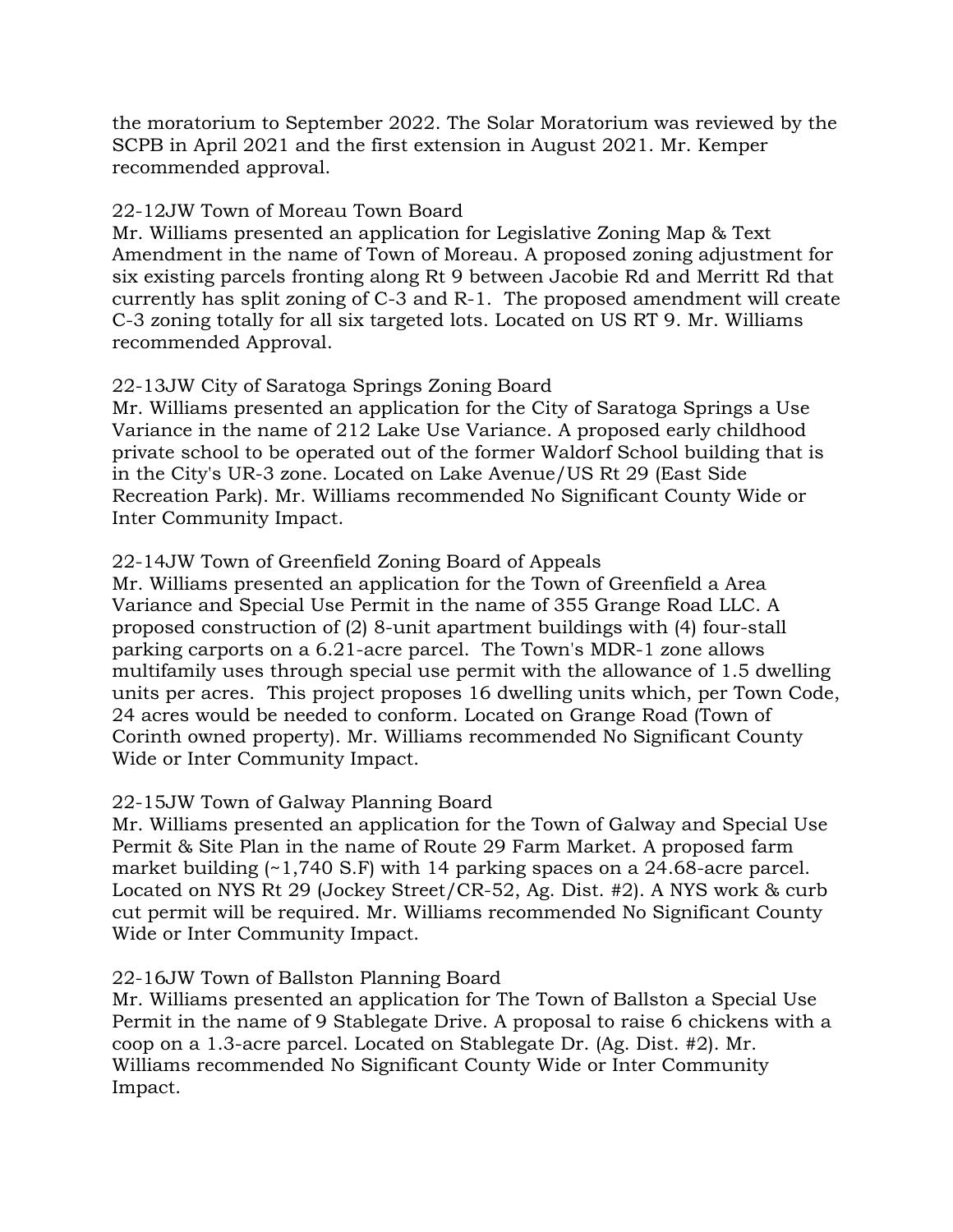### 22-17JW Town of Halfmoon Zoning Board of Appeals

Mr. Williams presented an application for the Town of Halfmoon an Area Variance in the name of Landry Single-Family Home. A proposal to re-instate a residential use for an existing residential structure in the Town's Commercial zone. Located on NYS Rt 236. Mr. Williams recommended No Significant County Wide or Inter Community Impact.

### 22-18JW Town of Halfmoon Town Board

Mr. Williams presented an application for the Town of Halfmoon and Legislative Text & Map Amendment. Proposed "general housekeeping" amendments to the Town's zoning ordinance to correctly define, identify and administer the Town's zoning laws. Mr. Williams recommended No Significant County Wide or Inter Community Impact.

## 22-20JW Town of Clifton Park Zoning Board of Appeals

Mr. Williams presented an application for the Town of Clifton Park an Area Variance (Sign) in the name of Blue Spruce Landscape. A proposal to place a 67"x 179" monument sign on the front property boundary where a 15 ft. setback is required. Located on NYS Rt 146A. The Planning Board discussed the need to ensure the sign is not placed in the State R.O.W. and that the proposed sign does not impede sight when exiting the site onto NYS Rt 146A nor conceal cars that are exiting the site for vehicles traveling for East on NYS Rt 146A. Mr. Williams recommended No Significant County Wide or Inter Community Impact.

## 22-21JK Town of Malta Planning Board

Mr. Kemper presented an application for the Town of Malta a Project Plan Review in the name of Stewart's. A proposal to re-develop a former Sunoco gas station into a 3,975 s.f. Stewart's Shop with 8 gas pump positions under canopy and maintaining the existing curb cuts to Rt 9 and Hemphill Place. Located on US RT 9 & Hemphill Place. Mr. Kemper recommended No Significant County Wide or Inter Community Impact. Recusal Tom Lewis 22- 21.

## 22-22JK Town of Malta Zoning Board of Appeals

Mr. Kemper presented an application for the Town of Malta an Area Variance in the name of 742 Malta Avenue Extension. A proposed construction of a 2,160 s.f. pole barn has created the need to seek relief for the required front yard and rear yard setbacks off Malta Ave. Ext. The front yard setback is proposed to be 17.5 ft. where 50 ft. is required, and the rear yard setback is proposed to be 15 ft. where 30 ft. is required. Located on Malta Ave. Ext. The property has a wide frontage and narrow in depth. Proposed to utilize an existing curb apron onto Malta Ave. Ext and placed over a previous pad for a barn. Mr. Kemper recommended No Significant County Wide or Inter Community Impact.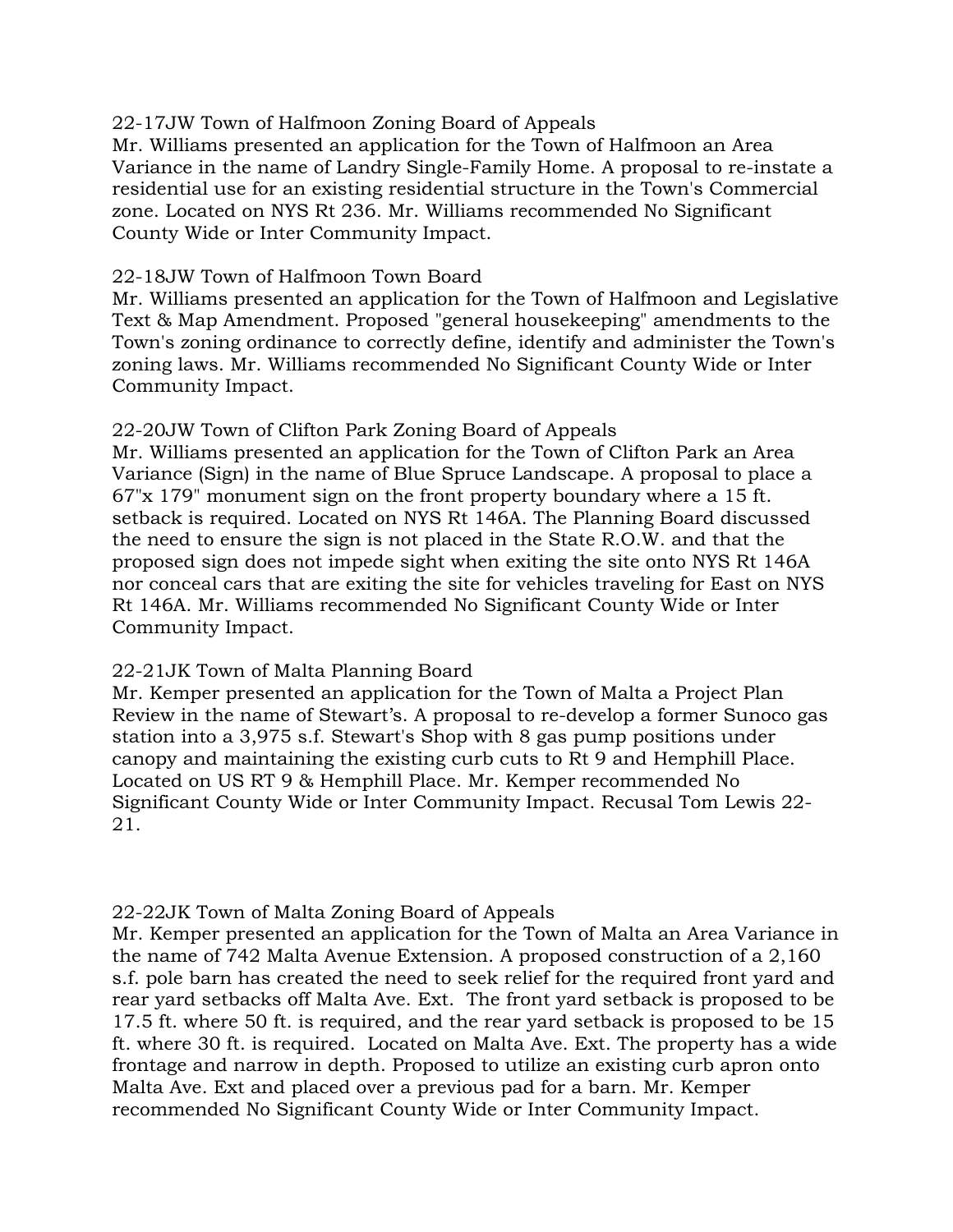A motion to approve Planning Department recommendations for planning referrals as presented was made by Mr. Dal Pos and a motion was seconded by Mr. Murray and unanimously approved.

**DISCLAIMER:** Recommendations made by the Saratoga County Planning Board on referrals and subdivisions are based upon the receipt and review of a "full statement of such proposed action" provided directly to SCPB by the municipal referring agency as stated under General Municipal Law Section 239. A determination of action is rendered by the SCPB based upon the completeness and accuracy of information presented by its staff. The SCPB cannot be accountable for a decision rendered through incomplete or inaccurate information received as part of the complete statement.

## **SUBDIVISIONS**

22-A-02JW Town of Wilton Planning Board

Mr. Williams presented an application for the Town of Wilton a Subdivision Review in the name of Pine Bluff Road Conservation Subdivision. A proposed 19-lot residential conservation subdivision on a 44.07-acre parcel on the corner of Edie Road and Scout Road. Located on Edie Road, Scout Road (Northway/I-87). Mr. Williams recommended No Significant County Wide or Inter Community Impact.

## 22-A-07JW Town of Moreau Planning Board

Mr. Williams presented an application for the Town Moreau Planning Board a Subdivision Review in the name of Cerrone Builders. A proposed four-lot subdivision for an existing 8.78-acre parcel that has dual frontage between South Road and US Rt 9. The proposed lots will have an area of 2.93-acres, 2.23-acres, 1.99-acres, and 1.64-acres with all accessing onto South Road. Located on South Road and US Rt 9. Mr. Williams recommended No Significant County Wide or Inter Community Impact.

## 22-A-08JW Town of Charlton Planning Board

Mr. Williams presented an application for the Town of Charlton a Subdivision Review in the name of Bagdan. A proposal to subdivide an existing 209-acre parcel into two lots by utilizing NYS Rt 67 as the boundary line. The North side of Rt 67 will be 101.2.2-acre parcel with existing residential and farmstead improvements and the South side of Rt 67 will be a 108.23-acre parcel for a proposed residential home that will access onto DeGraff Road. Located on NYS Rt 67 and DeGraff Road (Ag. Dist. #2). Mr. Williams recommended No Significant County Wide or Inter Community Impact.